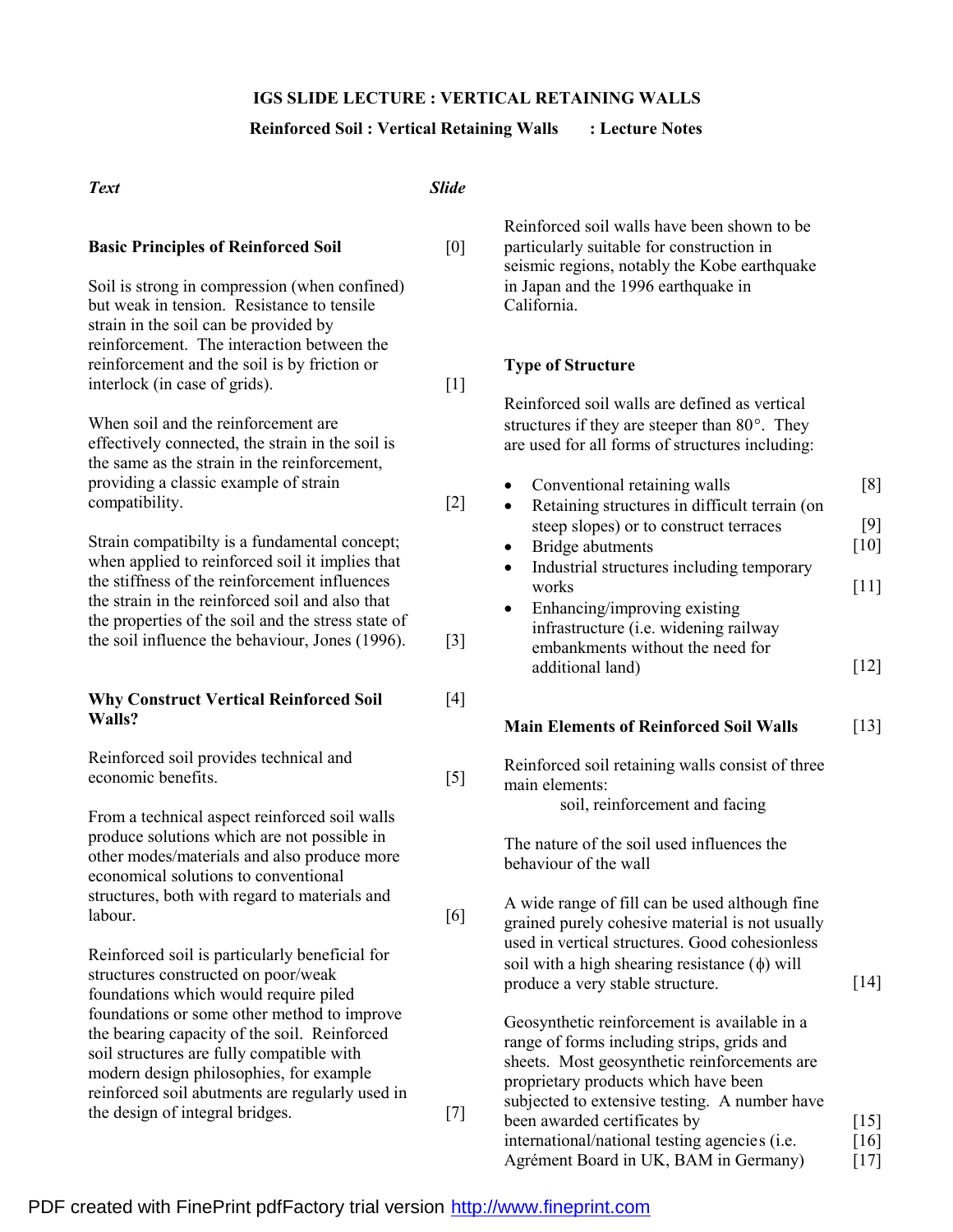| bearing, rupture, pullout, slip/wedge failure,                                                                                                                                                                                                                                                                                          |      |       |
|-----------------------------------------------------------------------------------------------------------------------------------------------------------------------------------------------------------------------------------------------------------------------------------------------------------------------------------------|------|-------|
| rotation. All are failures at the Ultimate Limit                                                                                                                                                                                                                                                                                        |      | The o |
| State except rotation which is a serviceability<br>criteria.                                                                                                                                                                                                                                                                            | [23] | seque |
|                                                                                                                                                                                                                                                                                                                                         |      | Cons  |
| Other limit modes may be identified<br>$\mathbf{1}$ and $\mathbf{1}$ and $\mathbf{1}$ and $\mathbf{1}$ and $\mathbf{1}$ and $\mathbf{1}$ and $\mathbf{1}$ and $\mathbf{1}$ and $\mathbf{1}$ and $\mathbf{1}$ and $\mathbf{1}$ and $\mathbf{1}$ and $\mathbf{1}$ and $\mathbf{1}$ and $\mathbf{1}$ and $\mathbf{1}$ and $\mathbf{1}$ and |      |       |

**Design of Reinforced Soil Walls** [21]

excessive distortion) [22]

depending upon circumstances (i.e. seismic conditions)

A facing is required with vertical reinforced soil retaining walls. The facing can take a number of forms, ranging from elemental, modular or full height. Facings are a key element in the appearance of the structure and aesthetic considerations are an important feature of modern reinforced soil walls.

Conventional design is to provide stability

· Ultimate Limit State (typically rupture of

• Serviceability Limit State (typically

The failure mechanisms of reinforced soil walls can be identified as "limit modes". There are six common limit modes: tilt failure,

against the:

the reinforcement)

A number of analytical models have been produced, based upon limit equilibrium methods or empirical relationships. A number of Design Codes have been produced: BS 8006, French, Australian, Hong Kong, Japanese, US (Italian? Swiss? German?). Plus a range of proprietary analytical procedures used with separate systems (reference at end of lecture). [24]

Some analytical procedures are simplistic, others are sophisticated limit state Codes of Practice. The level of analytical sophistication used depends upon the intended use of the structure. A reinforced soil bridge abutment used on a major motorway/interstate highway of strategic importance will require greater analytical care than a temporary structure.

#### **Construction Techniques** [25]

A basic property of reinforced soil is that some strain must occur before the soil and

reinforcement can interact (i.e. the structure has to move). All reinforced soil structures move (strain) during construction, and the construction techniques used reflect this flexibility.

There are three established construction techniques:

- wraparound (concertina)
- elemental (telescopic)

[18] [19] [20]

• full height (sliding)  $[26]$ 

Each of these techniques can accommodate the internal vertical strains which occur as the reinforced soil wall is constructed. As the structure grows in height it get heavier and the lower levels of the structure are compressed. If this compression is not accommodated additional stresses will be introduced in the reinforcement or reinforcement facing connections.

construction for reinforced soil walls is a ential operation: [27]

|  |  | Construction is always at ground level | $[28]$ |
|--|--|----------------------------------------|--------|
|--|--|----------------------------------------|--------|

Construction is in lifts; the fill is usually placed in 300 mm layers and compacted

Compaction of the fill is essential to the proper performance of the structure and without adequate compaction of the fill the reinforcement may be required to take additional load and strains will be enhanced.

Reinforcement is laid on compacted fill and loose fill placed on top of the reinforcement. This protects the reinforcement (i.e. no construction plant should run over the reinforcement).

Depending on the type of facing being used, the facing may need support during the compaction phase. Walls built with full height facings are frequently propped during the construction of the wall. Propping forces are small, Jones (1996).

[29] [30] [31]

Facings can be applied to the wall after construction; this is a notable feature of one form of retaining wall constructed in Japan. [32]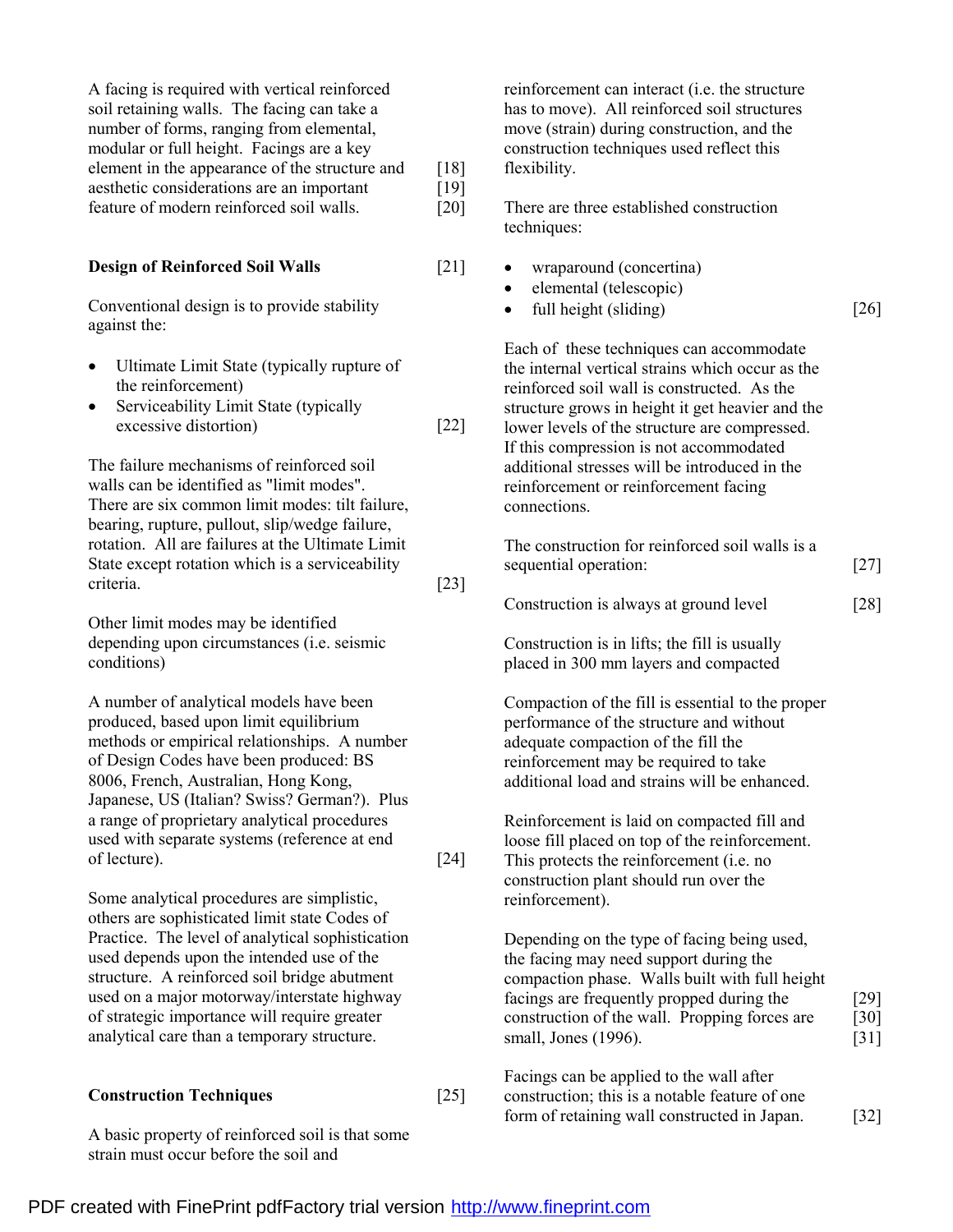## **Bibliography**

British Standards Institution (1995) "Code of Practice for strengthened/reinforced soil and other fills", BS8006:1995, HMSO, p.162.

Federal Highway Administration (1989) "Reinforced soil structures", Vol.1 - Design and Construction Guide-lines, US Dept of Transportation, Washington DC.

French Standard (1992) "Soil reinforcement and backfilled structures with inextensible and flexible reinforcing straps or sheets", NFP94-220 (English translation).

Geotechnical Control Office (1989) "Model specification for reinforced fill structures", GeoSpec 2, Government Publications Centre, Hong Kong, p.140.

Jones, C J F P (1996) "Earth reinforcement and soil structures", Thomas Telford/ASCE Press, p.379.

Ministere des Transports (1979) "Les Ouvrages en Terre Armée: Recommendations et Regles de l'Art", Direction des Routes et de la Ciculation Radar, Paris, France.

Roads & Traffic Authority, New South Wales, Australia - Construction of Reinforced Soil Walls, R58.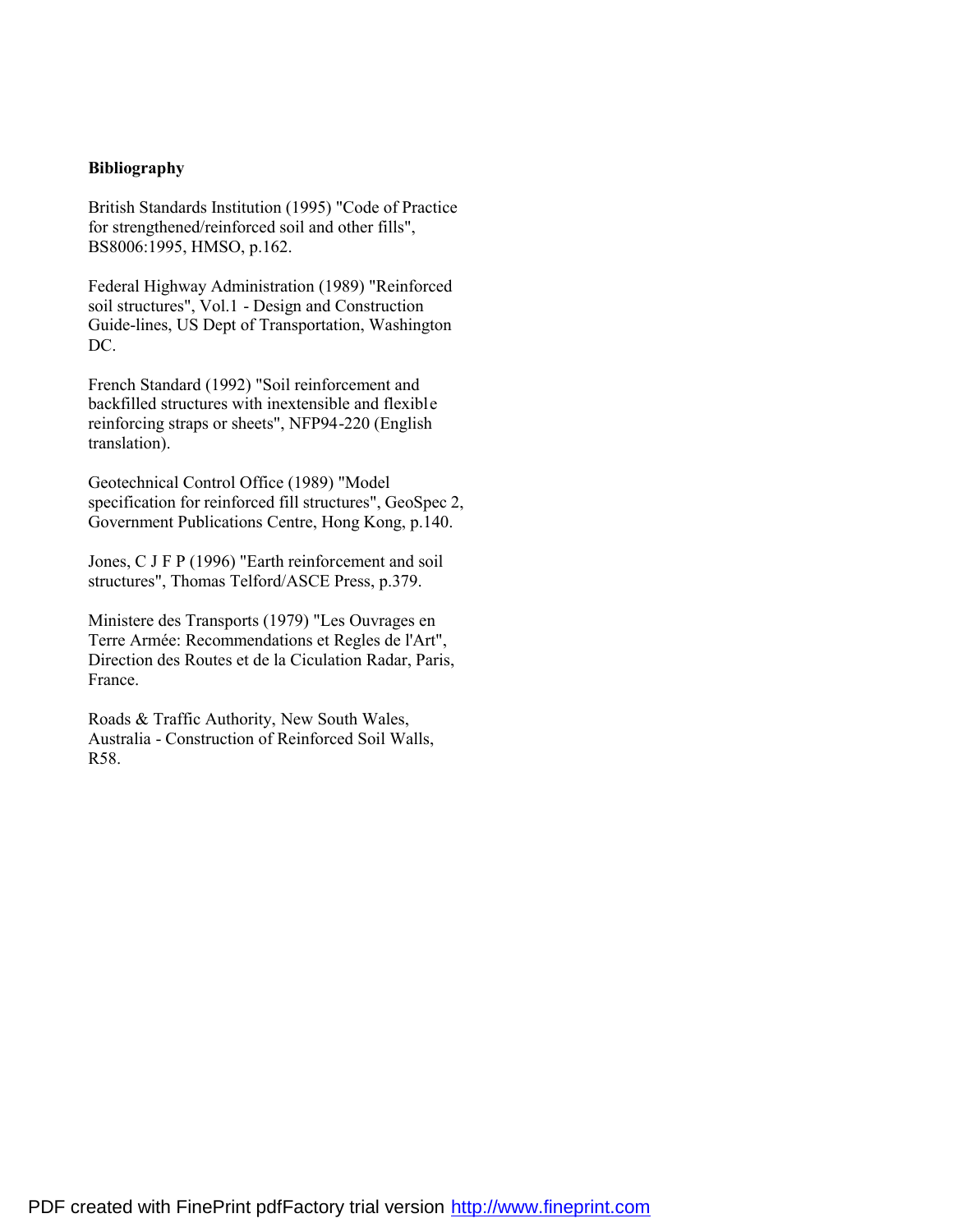# **IGS SLIDE LECTURE**

# **Reinforced Soil : Vertical Retaining Walls : Slides**

| [0]            | Title slide : IGS Lecture Series<br>Reinforced Soil: Vertical Retaining Walls                                                                                                       |
|----------------|-------------------------------------------------------------------------------------------------------------------------------------------------------------------------------------|
| [1] [2] [3]    | BBC "Tomorrow's World" slides illustrating the benefit of reinforcement<br>placed in a block of soil<br>(reinforcement geogrid, coloured yellow)                                    |
| $[4]$          | "Benefits of Reinforced Soil Vertical Walls"<br>technical<br>economic<br>٠                                                                                                          |
| [5] [6]        | Historical slides showing the costs of reinforced soil structures v.<br>conventional structures<br>Reduced labour costs required for reinforced soil structures                     |
| $[7]$          | Slide illustrating the change in design philosophy with reinforced soil<br>conventional abutment supported on piles<br>reinforced soil abutment with no piles required<br>$\bullet$ |
| [8]            | Slide of a retaining wall                                                                                                                                                           |
| [9]            | Slide of terracing                                                                                                                                                                  |
| $[10]$         | Slide of a bridge abutment (integral bridge)                                                                                                                                        |
| $[11]$         | Slide of industrial structure or temporary works                                                                                                                                    |
| $[12]$         | Slide illustrating the concept of embankment widening (Japanese?)                                                                                                                   |
| $[13]$         | Title slide: Main Elements of Reinforced Soil Walls<br>soil<br>٠<br>reinforcement<br>$\bullet$<br>facing<br>٠                                                                       |
| [14]           | Grading curves showing the range of material often used as fill in<br>reinforced soil walls                                                                                         |
| [15] [16] [17] | Slides showing strip, grid and sheet reinforcement                                                                                                                                  |
| [18] [19] [20] | Slides showing different forms of facing:<br>elemental, full height, modular                                                                                                        |
| $[21]$         | Title slide: Design of Reinforced Soil Walls                                                                                                                                        |
| $[22]$         | Design to produce stability against:<br><b>Ultimate Limit State</b><br>Serviceability Limit State<br>$\bullet$                                                                      |
| $[23]$         | Slide showing main six limit modes                                                                                                                                                  |
| $[24]$         | Slide listing main national design Codes of Practice                                                                                                                                |

PDF created with FinePrint pdfFactory trial version <http://www.fineprint.com>